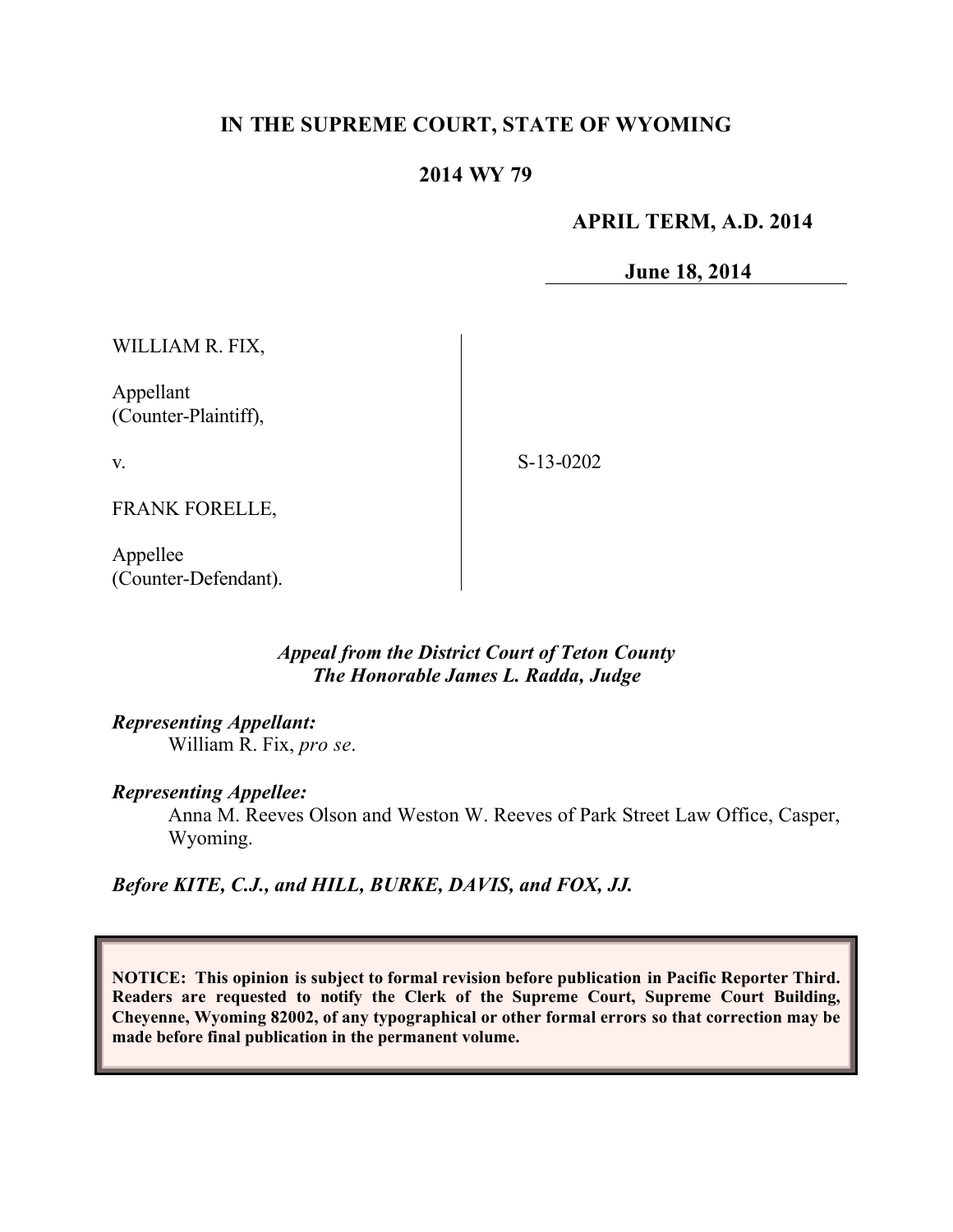### **FOX, Justice.**

[¶1] This appeal arises out of a controversy between neighbors William Fix, Appellant, and Frank Forelle, Appellee, concerning the construction of a fence along the border of their adjoining properties. After prevailing on his claim in the district court, Mr. Fix, an attorney who represented himself in the matter, claimed that he was entitled to attorney fees according to the terms of the covenants at issue. The district court disagreed and Mr. Fix appealed. We find that because Mr. Fix did not incur any fees, he is not entitled to an award of fees. We therefore affirm.

### *ISSUE*

[¶2] The issue presented by Mr. Fix is whether the district court erred in failing to award him attorney fees.

## *FACTS*

[¶3] The parties in this case are neighbors in the South Wilderness Ranches Subdivision in Teton County, Wyoming. In 2008, Mr. Forelle built a fence on his property along the boundary between his property and Mr. Fix's property. Mr. Fix complained to the Homeowners' Association (HOA) that the fence violated the subdivision's covenants, but the HOA failed to enforce the covenants. In response, Mr. Fix refused to pay his HOA assessments. The HOA then filed suit, seeking to recover payment for the delinquent assessments. Mr. Fix, an attorney who appeared *pro se*, filed a counterclaim seeking a determination that the fence violated the covenants.<sup>1</sup>

[¶4] The district court severed Mr. Fix's counterclaims against the HOA and Mr. Forelle and considered the HOA's claims against Mr. Fix. It entered judgment against Mr. Fix and in favor of the HOA, awarding the HOA payments due. The district court also awarded prejudgment interest, costs, and attorney fees to the HOA, relying upon language in the covenants stating, "[a]ny Lot Owner who uses or allows his or her Lot to be used or developed in violation of these Covenants further agrees to pay all costs incurred by the Design Committee or other Lot Owner in enforcing these Covenants, including reasonable attorney's fees." Mr. Fix appealed and that portion of the case was affirmed in *Fix v. South Wilderness Ranch Homeowners Ass'n*, 2012 WY 96, 280 P.3d 527 (Wyo. 2012).

[¶5] The district court addressed the remaining claims, including Mr. Fix's counterclaims, and granted summary judgment in favor of Mr. Fix on his claim that the

 <sup>1</sup> The circuit court certified the case to the district court after concluding it no longer had jurisdiction over the matter. The district court then assigned circuit court Judge Radda to the case.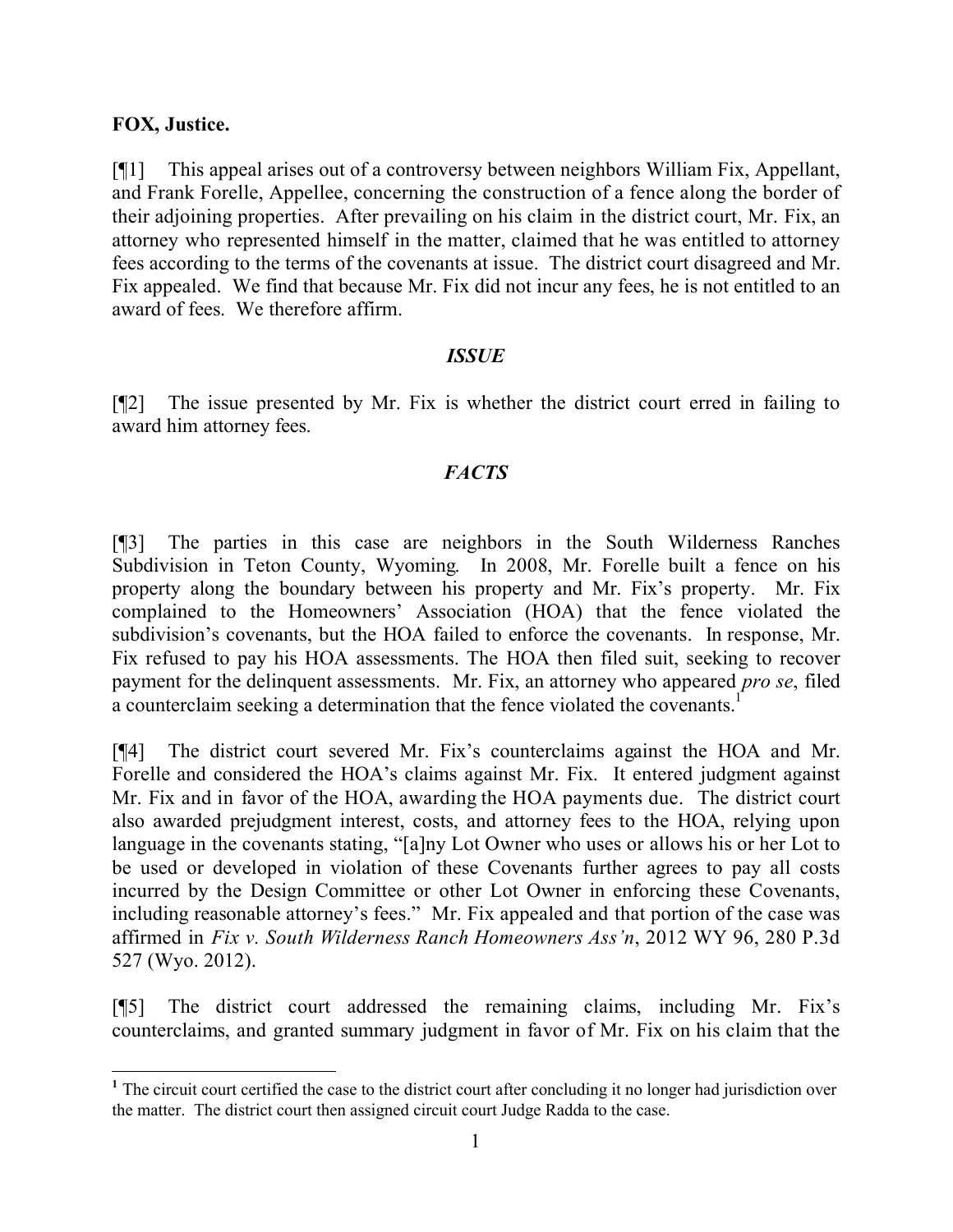fence violated the covenants prohibiting the construction of boundary fences. The district court conducted a jury trial on the remaining issues, including Mr. Fix's claim for damages with respect to the construction of the fence and Mr. Forelle's claim for trespass. The jury awarded \$400 to Mr. Forelle on the trespass claim and \$500 to Mr. Fix on the fence claim.

[¶6] Subsequently, again relying upon the covenant provision regarding reimbursement for costs incurred in enforcing the covenants, the district court awarded Mr. Fix attorney fees in the amount of \$19,158.75, which included \$18,958.75 for Mr. Fix's time and \$200 attributable to another attorney hired by Mr. Fix to assist with the summary judgment motion. Mr. Forelle then filed a motion to alter or amend the judgment, pursuant to W.R.C.P. 59(a)(3), (6) and (8) and W.R.C.P.  $60(b)(1)$  and (6), claiming that he had never received Mr. Fix's attorney fee affidavit, and arguing that, as an attorney representing himself *pro se*, Mr. Fix was not entitled to attorney fees, and his fees were unreasonable. The district court held a hearing on the issue, granted the motion, and entered an amended judgment. In the amended judgment, the district court concluded that Mr. Fix could not recover fees for the legal work he performed because he "appeared *pro se* and did not actually incur any fees." Mr. Fix's appeal of that decision is now before this Court. $^{2}$ 

## *STANDARD OF REVIEW*

[¶7] The question of whether Mr. Fix is entitled to attorney fees is a question of law, reviewed by this Court *de novo*. Whether a contract is ambiguous is a question of law for the reviewing court. *Prudential Preferred Properties v. J and J Ventures, Inc.*, 859 P.2d 1267, 1271 (Wyo. 1993). We review questions of law *de novo* without affording deference to the decision of the district court. *Carlson v. Flocchini Invs.*, 2005 WY 19, ¶ 9, 106 P.3d 847, 852 (Wyo. 2005); *Hermreck v. UPS*, 938 P.2d 863, 866 (Wyo. 1997); *Griess v. Office of the Attorney Gen., Div. of Criminal Investigation*, 932 P.2d 734, 736 (Wyo. 1997).

## *DISCUSSION*

[¶8] Generally, prevailing parties are not entitled to the recovery of attorney fees absent statutory or contractual authorization for the award of such fees. *Y-O Invs., Inc. v. Emken*, 2006 WY 112, ¶ 8, 142 P.3d 1127, 1130 (Wyo. 2006) ("[W]e subscribe to the American rule, under which a prevailing party may be reimbursed for its attorney fees when express statutory or contractual authorization exists for such an award.") (citing *Alexander v. Meduna*, 2002 WY 83, ¶ 49, 47 P.3d 206, 220-21 (Wyo. 2002)); *Wagon Wheel Village, Inc. v. Harris*, 993 P.2d 323, 326 (Wyo. 1999).

 <sup>2</sup> The portion of the decision awarding \$200 in fees to the attorney hired by Mr. Fix is not at issue here. In addition, Mr. Forelle filed a cross-appeal which he has subsequently withdrawn.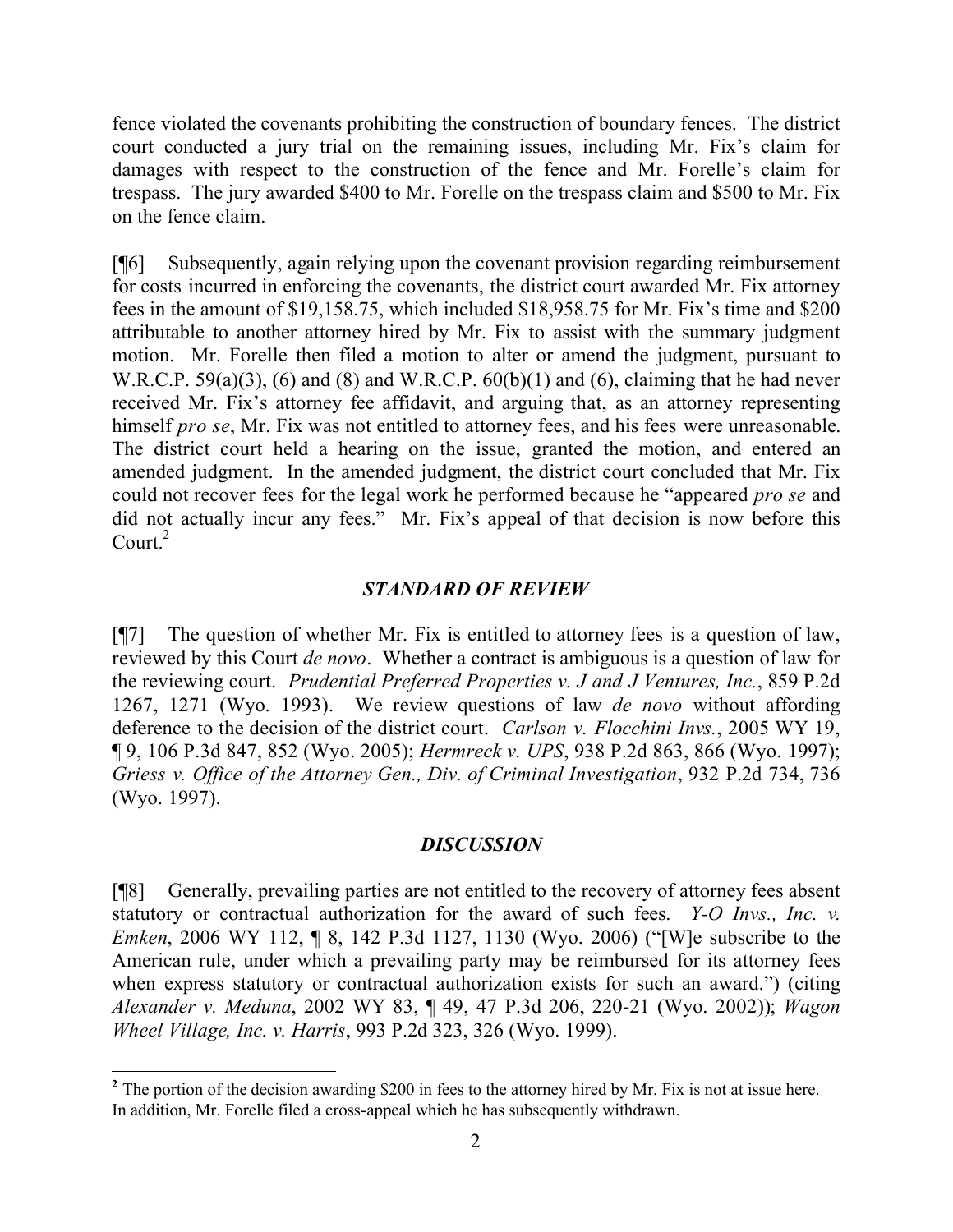[¶9] Here, the authority for the recovery of attorney fees is found in the subdivision covenants, which provide:

> 8. **Violations – Enforcements – Costs.** The restrictions, limitations and requirements for land use and development set forth in these Covenants shall be enforceable by the Design Committee or any Owner of a Lot within the Property. . . . Any Lot Owner who uses or allows his or her Lot to be used or developed in violation of these Covenants further agrees to pay all costs incurred by the Design Committee or other Lot Owner in enforcing these Covenants, including reasonable attorney's fees.

[¶10] Mr. Fix takes the position that this provision entitles him to recover fees for the time he spent as a *pro se* attorney successfully enforcing the covenants. Mr. Forelle, on the other hand, argues that *pro se* litigants are not entitled to recover attorney fees and that there should be no exception made for attorneys when they act to represent themselves.

[¶11] This Court has considered the question of whether a *pro se* litigant can recover attorney fees in the case of *State ex rel. Scholl v. Anselmi*, 640 P.2d 746 (Wyo. 1982). There, the appellant had appeared *pro se* throughout the case and sought to recover attorney fees pursuant to 42 U.S.C.A. § 1988, which provides that in certain civil rights contexts, the courts may provide attorney fees to the prevailing party. The purpose of the § 1988 attorney fee provision "is to encourage those who otherwise could not afford legal counsel to hire professional assistance, rather than forego their 'day in court.'" *Scholl*, 640 P.2d at 750. In *Scholl*, the appellant, who was not an attorney, decided to act on his own rather than hire an attorney. As a result, we concluded that he was merely seeking recovery for the time he spent on the case, not for time spent by an attorney or legal fees that he had incurred, and was not entitled to recover under the attorney fee provision of § 1988. *Id*. at 751.

[¶12] Here, however, the *pro se* litigant is an attorney who devoted his own time, training, and resources to represent himself. There is no doubt that an attorney who represents himself has provided a service with a marketable value. The question of whether that attorney is entitled to attorney fees to the same extent as a lay person employing independent counsel is one of first impression for this Court.

[¶13] Other courts examining the question have split. C. Clifford Allen, III, Annotation, *Right of Party Who is Attorney and Appears for Himself to Award of Attorney's Fees Against Opposing Party as Element of* Costs, 78 A.L.R.3d 1119 (1977). Some courts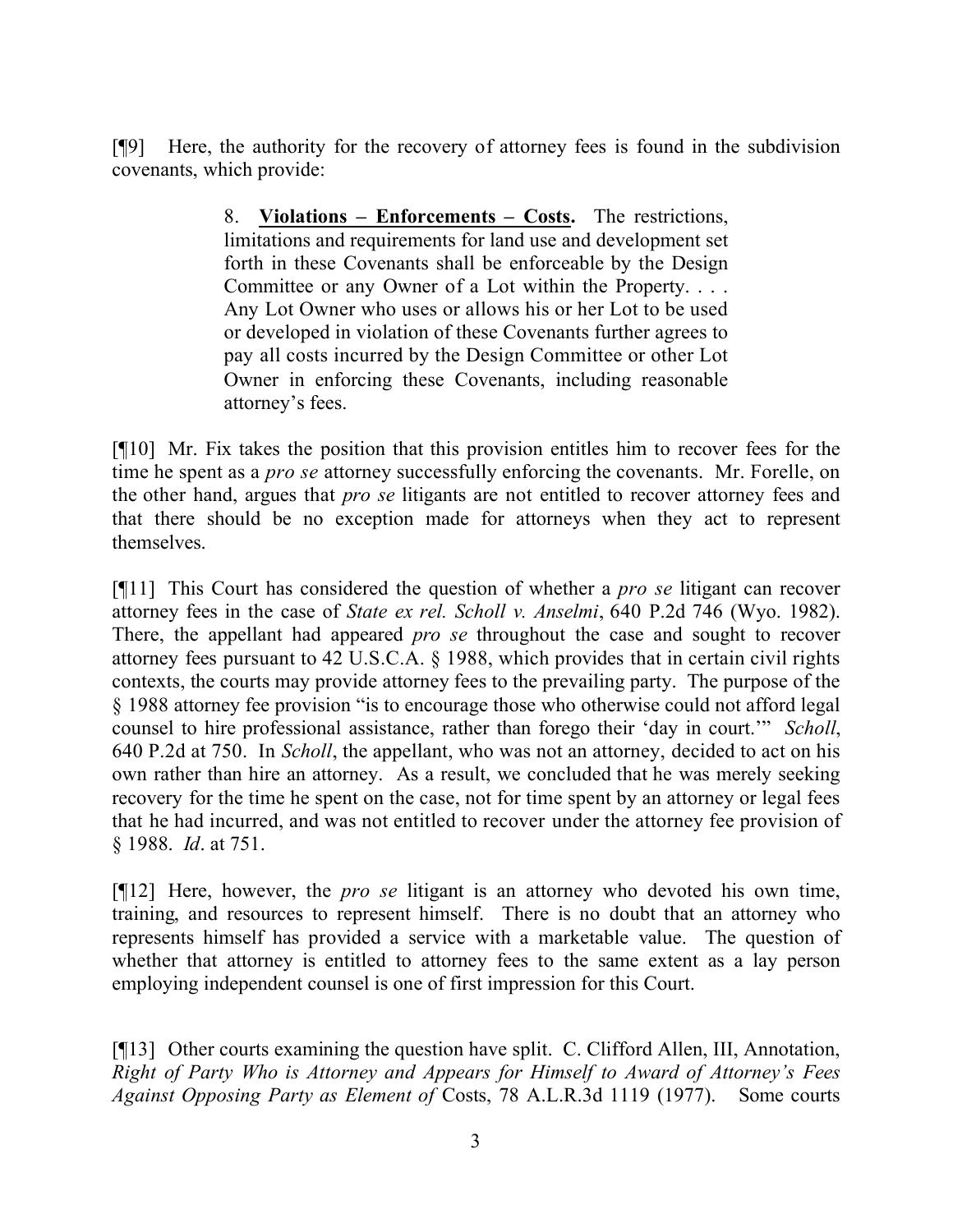that have concluded that a *pro se* attorney may not recover attorney fees rely upon the notion that a *pro se* attorney does not become liable for fees charged by an attorney and, as a result, ought not be entitled to fees. *See Calhoun v. Calhoun*, 529 S.E.2d 14, 17 (S.C. 2000) (An attorney who appears on his or her behalf does not owe another person money for legal services rendered.); *Lisa v. Strom*, 904 P.2d 1239, 1243 (Ariz. Ct. App. 1995) (Attorney fee award requires "a genuine financial obligation on the part of the litigants to pay such fees."). Other courts that have concluded *pro se* attorneys may not recover fees rest their decision on the concern that allowing an attorney to recover his own fees would result in protracted litigation for the attorney's financial gain. *See Connor v. Cal-Az Props., Inc.*, 668 P.2d 896, 899 (Ariz. Ct. App. 1983); *Crooker v. United States Dep't of Justice*, 632 F.2d 916, 920-21 (1st Cir. 1980). Still others have reasoned that attorney fees are not available to *pro se* attorneys because by not hiring independent counsel they do not have a "detached and objective perspective." *See Swanson & Setzke, Chtd. v. Henning*, 774 P.2d 909, 912 (Idaho Ct. App. 1989) (citing *Falcone v. Internal Revenue Serv.*, 714 F.2d 646, 647 (6th Cir. 1983); *White v. Arlen Realty & Dev. Corp.*, 614 F.2d 387 (4th Cir. 1980), *cert. denied*, 447 U.S. 923, 100 S.Ct. 3016, 65 L.Ed.2d 1116 (1980)).

[¶14] On the other hand, courts allowing *pro se* attorneys to recover legal fees base their decisions on the rationale that although an attorney representing himself may not have any cash outlay as he would if he had hired independent counsel, "he still incurs continuing overhead costs and further pecuniary loss when his attention is diverted from matters from which he could be earning compensation." *Zick v. Krob*, 872 P.2d 1290, 1296 (Colo. App. 1993); *see also Friedman v. Backman*, 453 So.2d 938, 938 (Fla. Dist. Ct. App. 1984). Courts allowing recovery have also looked to the impact on the party required to pay the fees. They reason that it makes no difference to the party paying the fees whether the attorney is the prevailing party or an independent attorney hired by the party.

> It can make no difference to the defeated party, who is bound to pay the costs of the attorney of the prevailing party . . . whether that attorney is the prevailing party himself or another attorney employed by him. He, like any other professional . . . is paid for his time and services, and if he renders them in the management and trial of his own cause it may amount to as much pecuniary loss or damage to him as if he paid another attorney for doing it.

*Winer v. Jonal Corp.*, 545 P.2d 1094, 1096-97 (Mont. 1976) (citation omitted). Finally, they have noted that the *pro se* attorney is governed by professional rules of ethics requiring them to document their fees and requiring fees to be reasonable, thus eliminating concerns about overbilling to line their own pockets. *Zick*, 872 P.2d at 1296.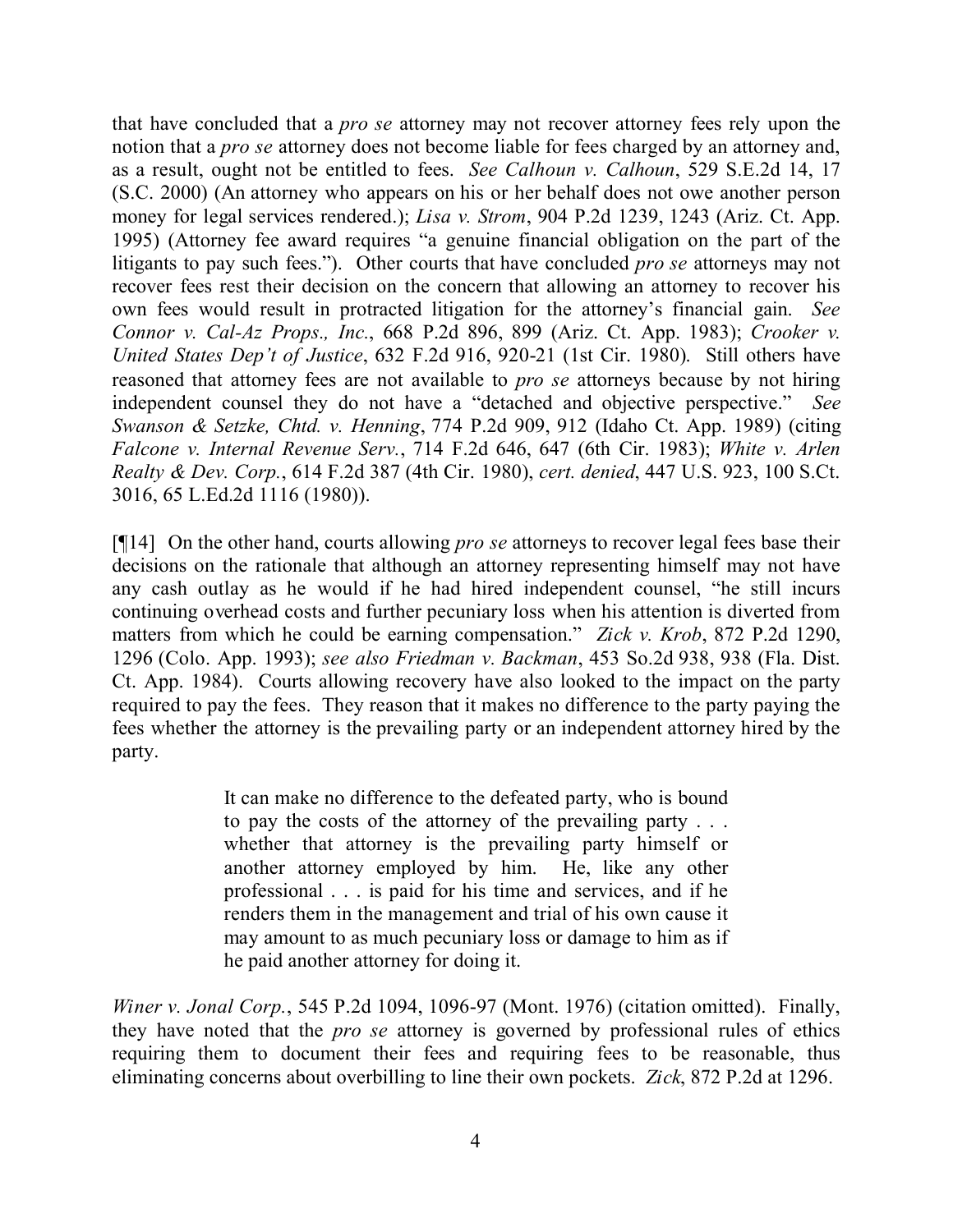[¶15] We will not answer the question of whether a *pro se* attorney can recover legal fees in general at this time. Even assuming a *pro se* attorney in Wyoming might generally be entitled to recover legal fees where provided by statute or contract, we must look to the language of the statute or contract to determine whether fees are recoverable in any given case. Here, because Mr. Fix did not "incur" any legal fees, he cannot recover.

[¶16] The covenants provide that any lot owner who violates the covenants "agrees to pay **all costs incurred** by the Design Committee or other Lot Owner in enforcing these Covenants, **including reasonable attorney's fees**." (Emphasis added.) Our standards for interpretation of language contained in restrictive covenants are well established:

> Restrictive covenants are contractual in nature and are interpreted in accordance with principles of contract law. *Omohundro v. Sullivan*, 2009 WY 38, ¶ 9, 202 P.3d 1077, 1081 (Wyo. 2009); *Goglio v. Star Valley Ranch Ass'n*, 2002 WY 94, ¶ 18, 48 P.3d 1072, 1079 (Wyo. 2002). The court's goal is to determine and effectuate the intention of the parties, especially the grantor or declarant. *Stevens v. Elk Run Homeowners' Ass'n, Inc.*, 2004 WY 63, ¶ 13, 90 P.3d 1162, 1166 (Wyo. 2004). Our analysis starts with a determination of whether the contractual language is clear or ambiguous. *Asherman v. Asherman*, 2009 WY 141, ¶ 8, 221 P.3d 302, 304 (Wyo. 2009). We give the words their plain and ordinary meaning, *Omohundro*, ¶ 9, 202 P.3d at 1081, and consider the whole document, rather than just one clause or paragraph. *Stevens*, ¶ 13, 90 P.3d at 1166. "An ambiguous contract 'is an agreement which is obscure in its meaning, because of indefiniteness of expression, or because a double meaning is present.'" *Brockway v. Brockway*, 921 P.2d 1104, 1106 (Wyo. 1996), quoting *Amoco Prod. Co. v. Stauffer Chem. Co.*, 612 P.2d 463, 465 (Wyo. 1980). If the contractual language is clear, the court interprets it as a matter of law and summary judgment is appropriate. If contract language is ambiguous, a question of fact is presented and summary judgment typically is not warranted. *See, Wadi Petroleum, Inc. v. Ultra Resources, Inc.*, 2003 WY 41, ¶ 10, 65 P.3d 703, 707 (Wyo. 2003); *Amoco Prod. Co. v. EM Nominee Partnership Co.*, 2 P.3d 534, 539-40 (Wyo. 2000).

*Fayard v. Design Comm. of Homestead Subdivision*, 2010 WY 51, ¶ 12, 230 P.3d 299, 303 (Wyo. 2010).